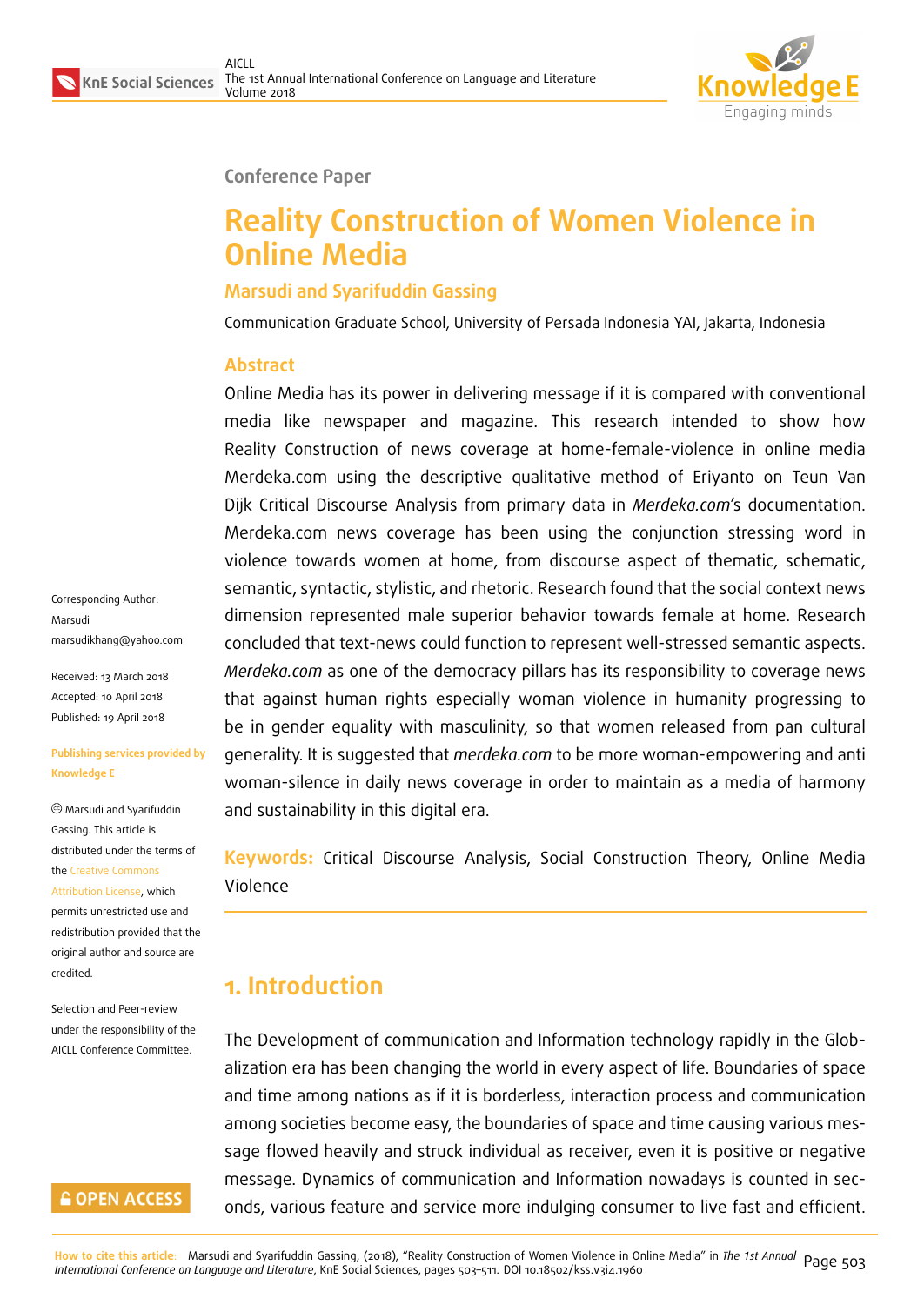

As in the case of media has its development from printed media till the entry of online media to Indonesia at around the year 1990.

As with the internet growth, many features are basically made online. Newspaper for example in the current era started publishing their news or article basically online in spite of its velocity. News in which constructed and separated by mass media in Indonesia is been on sale, message in the news is produced by capitalism commodity which is sold for profit by those elite to whom as mass media authority regime. So they are free to determine certain construction reality for their sake.

*Merdeka.com* is one of the online news site which is a part network site of kapanlagi.com. *Merdeka.com* is built up by Steve Christian in 2011 with investment by Sugeng Wiyono from Trikomsel. *Merdeka.com* is one of the news coverage at twenty top site in Alexa.com ranking (www.Wikipedia.com). Every media has its own ideology and rules in covering a news included *Merdeka.com*. News with same theme could be presented with different style depends on its point of view in which chosen by the media or its media idealism.

Within various news in *Merdeka.com,* the news issue related with violence to woman is the issue that no longer strange. Woman is a social creature that susceptible with exploitation and violence in lots of reason from whatever media. In Feminism, Media represented lots of issue in related with woman. On many media gender literature, media has become a judge that most accurate in viewing woman sexuality. Media considered themselves right and valid in exploiting woman sexuality for the sake of man-reader satisfaction. Media displayed woman at the subordinate position and in inferior condition compared with man. We can easily find and watch that media consume the opposition word to woman. There are only two attribution attached to woman such as "fine woman" and "unfine woman".

Based on the background explanation above, the writer tried to found the result of this question research of how Reality Construction of news coverage of women violence in online media *Merdeka.com*?

## **2. Literature Review**

**Critical Discourse Analysis,** Discourse analysis is a study about message structure in communication. Exactly, discourse analysis is examining about various language function (pragmatic). Discourse Analysis born from the consciousness that matters in communication not only limited at sentence usage or part of sentence, but also included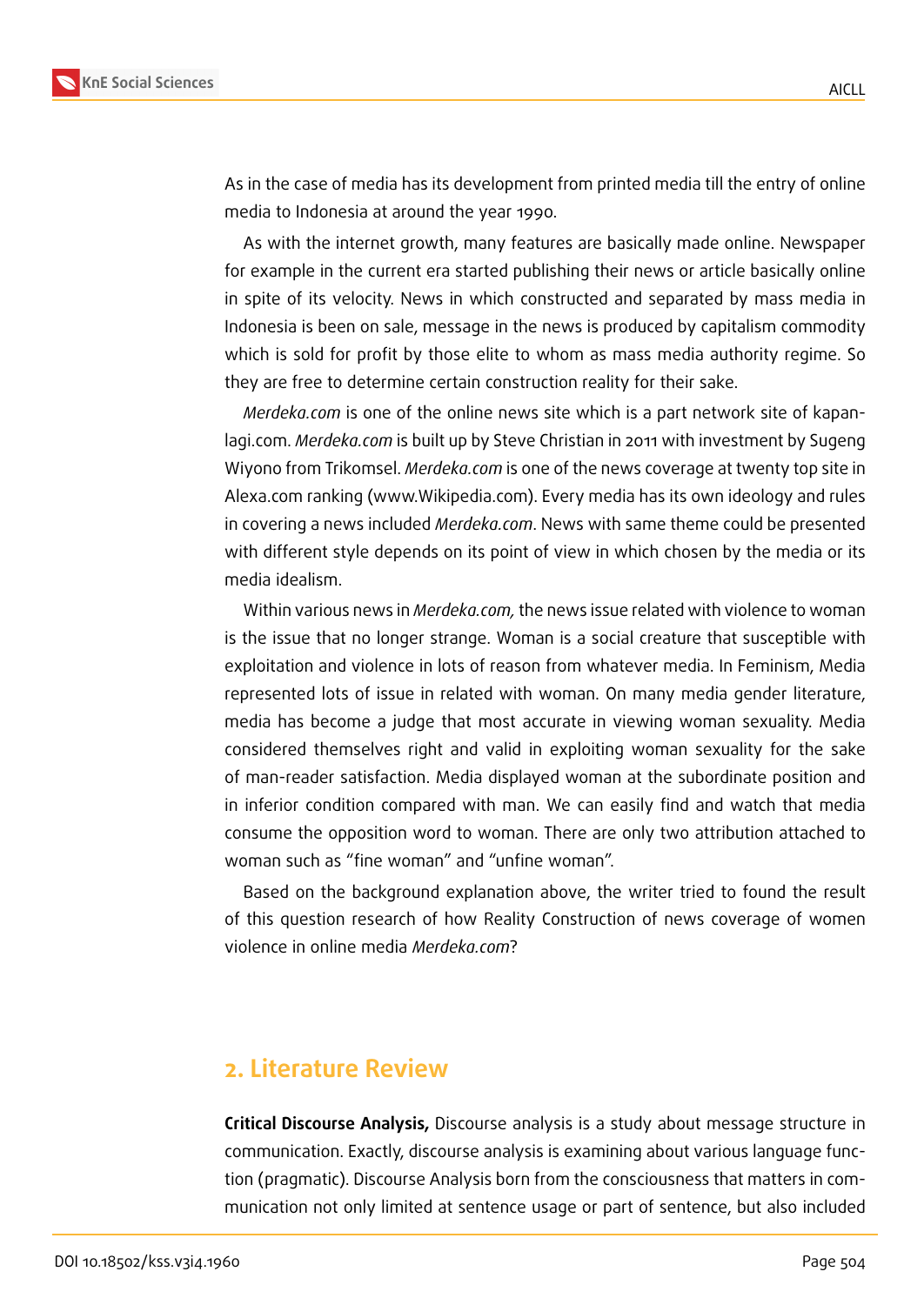message structure in more complex and inherent. Discourse analysis can not be separated from the use of rules from other linguistic science such as semantic, syntactic etc. (Sobur, 2006: 48).

According to Astuti (2007: 45), Discourse analysis model of Van Dijk engaged three structures i.e. textual, social cognition and societal (social). Text dimension explored text structure. Van Dijk using linguistic analysis. Social cognition is a dimension to elaborate a certain text produced by individual/group who make text. Societal analysis sees the text conjuctioned further with social structure and knowledge developed in society or discourse.

The Critical Discourse Analysis from Van Dijk is a field that is concerned with studying and analyzing written and spoken texts to reveal the discursive sources of power, dominance, inequality, and bias. It actually focuses on language and the social context. Textual analysis is about the discourse structure, here Van Dijk divided the analysis into three levels i.e. Macrostructure, Superstructure, and Microstructure. Macrostructure level deals with the topic of the text in general (Thematic). Superstructure level, is about the framework or schema of the text (Schematic). Microstructure level concerned with the meaning of the text in which is the smallest part of the text that divided into four groups such as semantic, syntactic, stylistic, and rhetoric [4].

**Social Construction Theory,** Berger & Luckman introduced Constructionism and stated that daily life reality has subjective and objective dimension. All human activity is a habit of the subject. Every response is a well-patterned repetition, routi[ne](#page-8-0)ly inside individual knowledge stock, taken for granted and become guidance for next response in the future. Berger & Luckman explained individual exactly can not be able to exist in daily life without continuously make interaction and communicate with others (2012: 33).

**Online Media Violence,** Purwandari in Luhulima (2007: 19) interposes some forms of woman and children violence in some headline news media such as: (1) Physical violence i.e. swiped, smacked, strangling etc.; (2) Psychological violence i.e. screaming, swearing, threatening, harassing etc.; (3) Sexual violence i.e. touching, kissing, forcing making love etc.; (4) Financial violence i.e. stealing, stopped from giving financial needs etc; (5) Spiritual violence i.e. faith subordinate and force victim to practice certain ritual.

**Related Studies,** In this study, the writer used a related study entitled "Mass Media Construction about Women (Framing Analysis Study from *Jawa Pos* on December 2013 - May 2014)" by Romadhani from Communication Studies Brawijaya University (2015).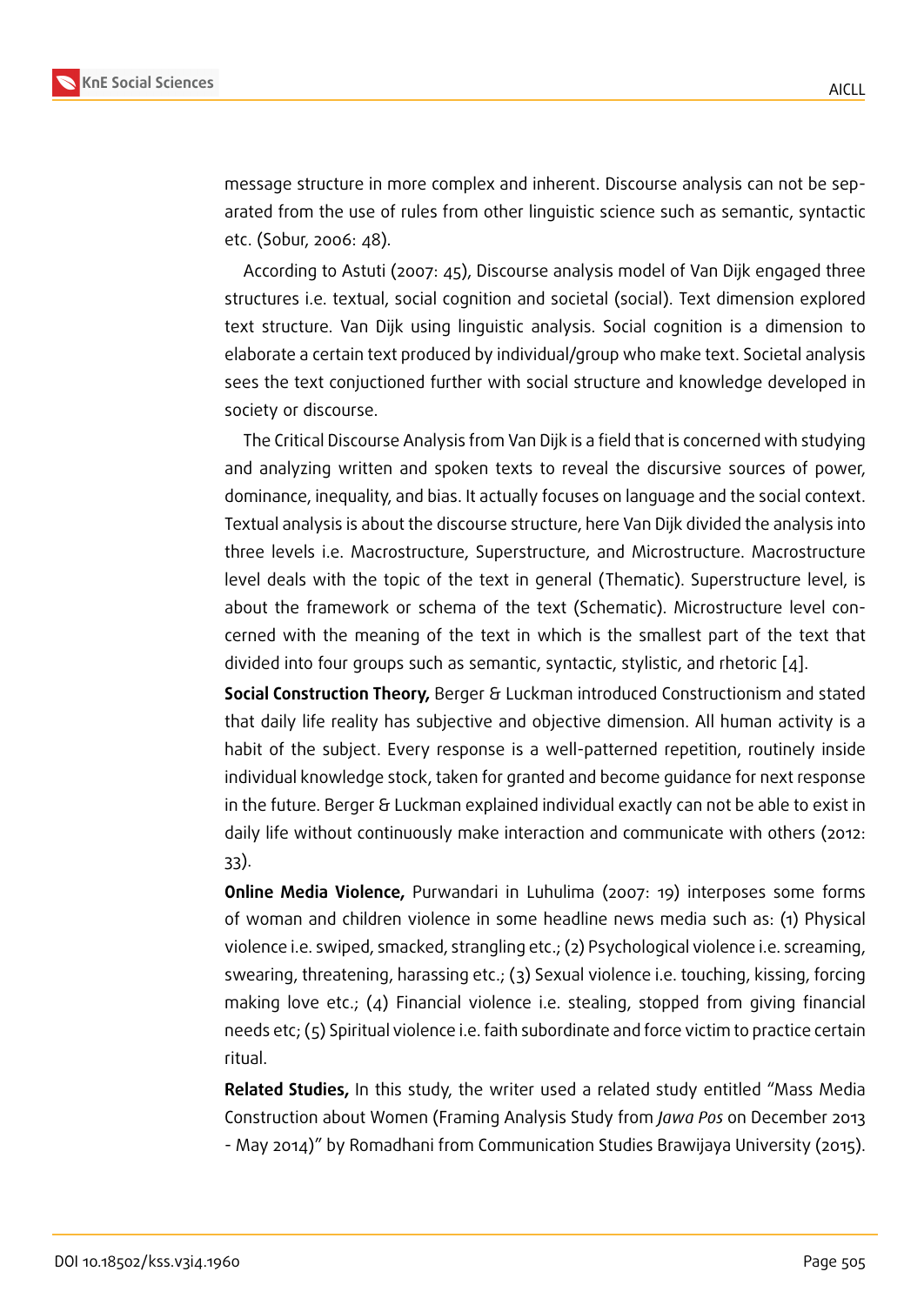

# **3. Research Method**

**Research Approach,** In analyzing the data, this study used a qualitative approach. According to Neuman (2001: 108), it's an approach that associated with the form of the text and also used to describe in details. It can know that the data for analysis related to words rather than numbers. The characteristics of the qualitative approach itself was suggested by Dornyei as the interpretative analysis that underlying deeper meaning of the data (Dornyei: U2007). Based on that explanation, this approach is suitable to be applied in this study because it examined about the violence of women in online media that is explained through the description and subjective interpretation. To find the result, the writer needs to describe the discourse structure and then interpret violence of the women in *Merdeka.com*. So that, the qualitative approach is suitable to answer the research question in this study.

**Technique of Data Collection,** Data in qualitative research is data in form of words, sentences or narration (Kriyantono, 2006: 37). In this study, the primary data is *Merdeka.com* with the news entitled *"Butuh modal nikah, Cucu rampok & pukul kepala nenek pakai batu bata"*. The data had been taken from *www.merdeka.com* on December 7, 2017. It's a part of business in online newspaper from Kapanlagi Group. All of analysis is strengthened with interviewing with all components of *Merdeka.com* including also with journalist, mass media practitioner, and woman activist in relating to secondary data.

**Technique of Data Analysis,** Qualitative data Analysis is an effort done by working with data, organizing data, choosing it into well-managed units, synthesizing, finding pattern, finding what important and what to be learned and deciding what can be to told to others (Moleong, 2007: 6).

After collecting data, the analysis method used in this research is Van Dijk analisis model in which devided to three points i.e. text, social cognition, and social analysis. But the writer only discusses about text and social analysis as it is more relevant in the research. The writer took some steps to analyze this study based on Van Dijk model of Critical Discourse Analysis. Van Dijk divided text structure overview it into three levels i.e. Macrostructure, Superstructure, and Microstructure (Eriyanto, 2006: 227).

## **4. Discussion**

**Text Structure Analysis in the news: (1) Macrostructure (Thematic)** Theme observed from the news entitled *"Butuh modal nikah, Cucu rampok & pukul kepala nenek pakai*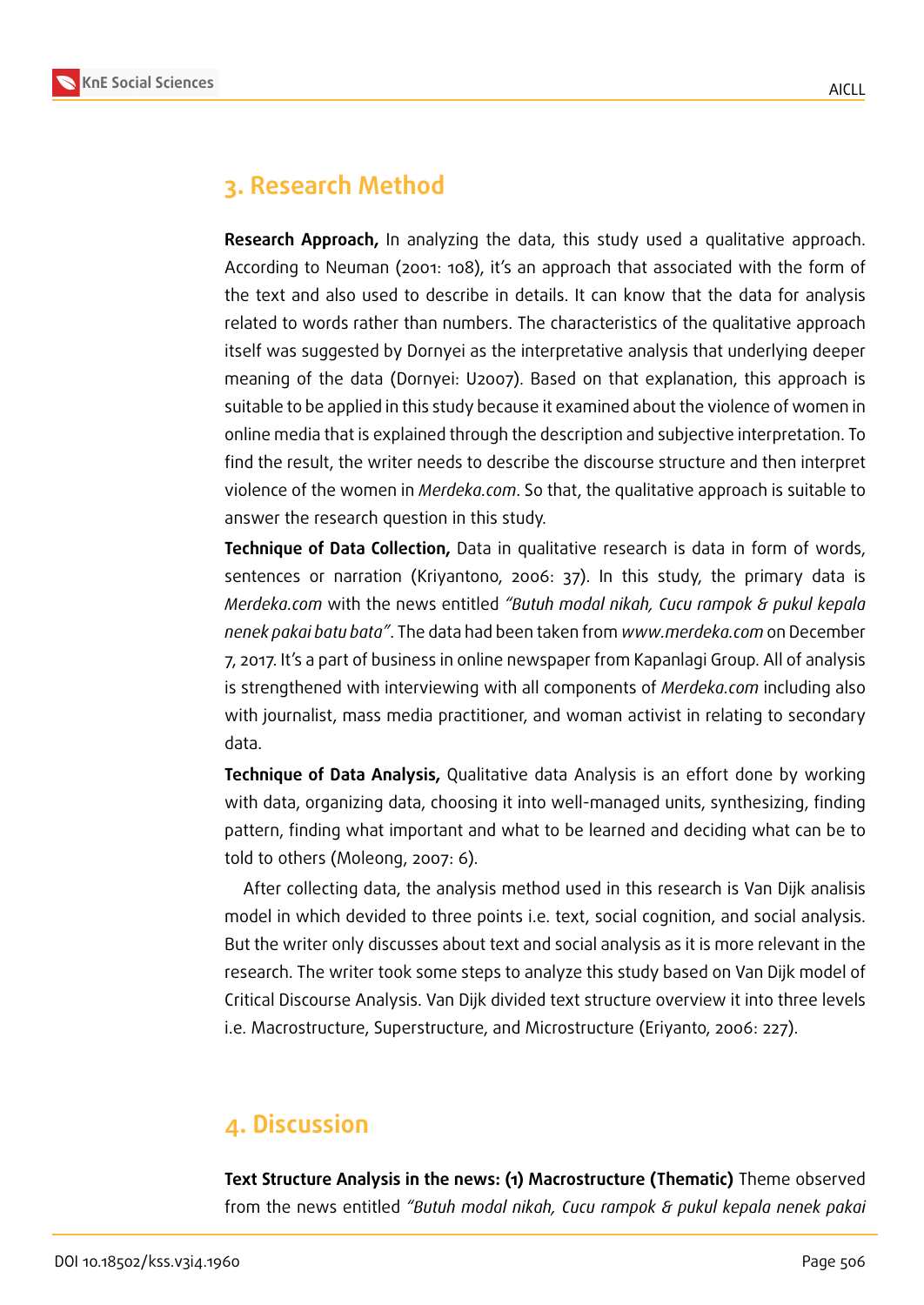

*batu bata"* in *Merdeka.com* is an action extracted by North Bekasi police to the beating incident that caused serious injured and the motive of the actor committed violence toward women at home eventhough it was his own grandmother *(paragraph 1)*. The Merdeka.com journalist develop the incident that made it become a woman violence into a newsworthy with facts and analysis; **(2) Superstructure (Schematic)** If it is observed schematically, the news *"Butuh modal nikah, Cucu rampok & pukul kepala nenek pakai batu bata"* has a sequence scheme. The main idea was in its earlier news. The next writing paragraph presented facts that support the idea. It can be viewed from the intro paragraph that contained North Bekasi police investigation effort towards the criminal actor, contents of the news exposed about a seriously-injured victim, and ended with the closing paragraph that indicating news of the motive of the actor committed violence *(paragraph 2, 3 and 4)*; **(3) Microstructure**: **(a) Stylistic,** The choising word that represented violence ideology to women was at the third paragraph: "*AM kata dia, dipastikan yang menghajar neneknya dengan batu bata sampai korban luka robek di kepala dengan panjang 6cm dan dalam 2cm. Pelaku juga menggasak uang Rp. 3 juta dan perhiasan emas 10 gram.*"; **(b) Semantic, s**emantic observation in this news elaborated: background news was in the stressing at North Bekasi police action towards criminal, its news detail covered the *Merdeka.com* journalist reported violence to women at home and intends to describe the beating incident from a grandson to his grandmother that caused a serious injured and the motive of robbery action; **(c) Syntactic,** the form of the news sentence is an active sentence of North Bekasi Police in which emphasizing at the second paragraph: "*Kami sudah mendatangi tempatnya bekerja di sebuah laundry, tapi tidak ada. Sekarang kami sedang mencarinya di Jakarta. Ada satu tempat yang dicurigai sering disinggahi.*" and coherenced with the statement at third paragraph: "*AM kata dia, dipastikan yang menghajar neneknya dengan batu bata sampai korban luka robek di kepala dengan panjang 6cm dan dalam 2cm. Pelaku juga menggasak uang Rp. 3 juta dan perhiasan emas 10 gram.*"; **(d) Rhetoric,** the discourse reportage style in the news *"Butuh modal nikah, Cucu rampok & pukul kepala nenek pakai batu bata"* using punctuation in the sentence styled synonym and connotation in which showing with the word bolded on *"Jakarta"* and the illustrated persecution picture.

**Social Context Analysis: (1) Authority practice,** the construction of authority practice to women in the news *"Butuh modal nikah, Cucu rampok & pukul kepala nenek pakai batu bata"* influenced by the men superior behavior towards women that always subordinate women at home. Women violence discourse is emphasized at third paragraph: "*AM kata dia, dipastikan yang menghajar neneknya dengan batu bata sampai korban luka robek di kepala dengan panjang 6cm dan dalam 2cm. Pelaku juga menggasak uang Rp.*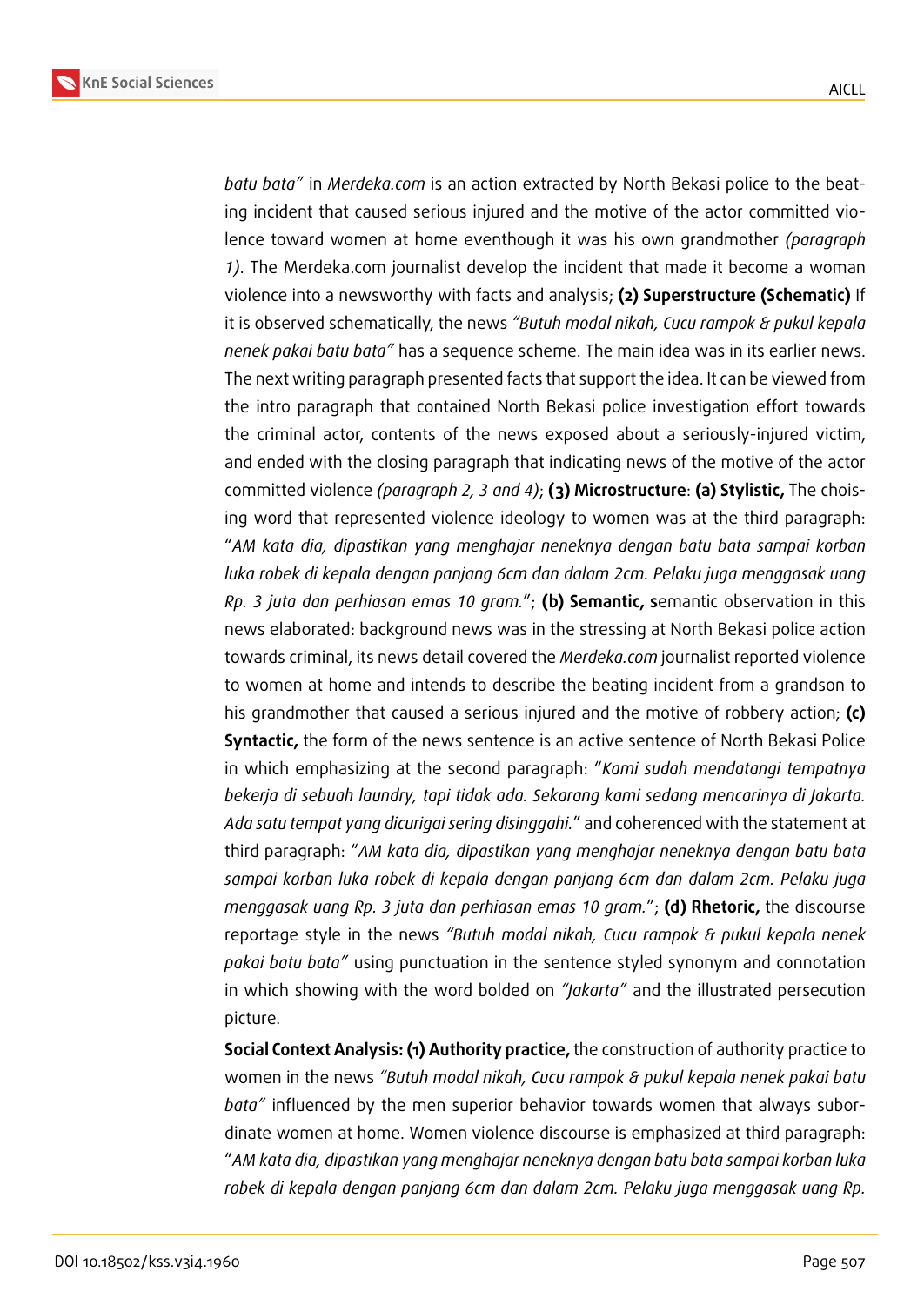

*3 juta dan perhiasan emas 10 gram.*" From this paragraph, it is totally demonstrated how violence practice to women at home still vulnerable and prone to happen in Indonesia; **(2) Access Affect Discourse,** Online Media such as *Merdeka.com* used as a discourse production tool that can be effectively divergence. The beating incident that caused serious injured and the motive of the actor doing violence can be accepted its information by public society and mass media has the role of disseminating it.

**Feminism Analysis,** Construction of the news *"Butuh modal nikah, Cucu rampok & pukul kepala nenek pakai batu bata"* on website page Merdeka.com negationalising still civilized the violence culture to woman around us even involved relatives. Patriarchy enculturing in Indonesia become a factor that cause many discrimination, exploitation, violence, inequality in which the feminism assumed as an oppression happened to woman. Merdeka.com as a mass media pillar in democracy has responsibility to report those imbalance things against human rights especially in breaking down many woman exploitation including fight for the woman humanity so they can be equal with men and lastly free from pancultural generality.

According to *Merdeka.com,* if the violence actor did not reported - it can make more toxic masculinity predators free to activate and to commit violence. By presenting the news event, it can be a trigger for the security steps to aware and make more action to combat to those woman violence actor.

Besides, there are many factors that begun from patriarchy system that longlasting in considering woman as a second humankind caused the priority to man is given more dignitary in resulting woman always treated as an object rather than subject. The condition of this constructed patriarchy society in which encourage woman vulnerable in violence. The gender belief system also has a heavy influence in the news of woman violence at home. Belief and the idea about man superiority to woman still condensed in the culture of Indonesia society that stimulate many oppression to woman and in any case happen certain ups and downs at home, it is always woman whom first subordinated. The gender belief system included those stereotype to woman and many gender inequalities attitude on woman role and their behavior.

It is very important for the Indonesia society given equality gender education since the early age so they can more respective to woman and permitting woman to enhance their rights and potential to be equal with men in reducing woman violence.

# **5. Conclusions**

After analyzing the data using Critical Discourse Analysis by Van Dijk, the result of this research showed that Discourse text in the news *"Butuh modal nikah, Cucu rampok*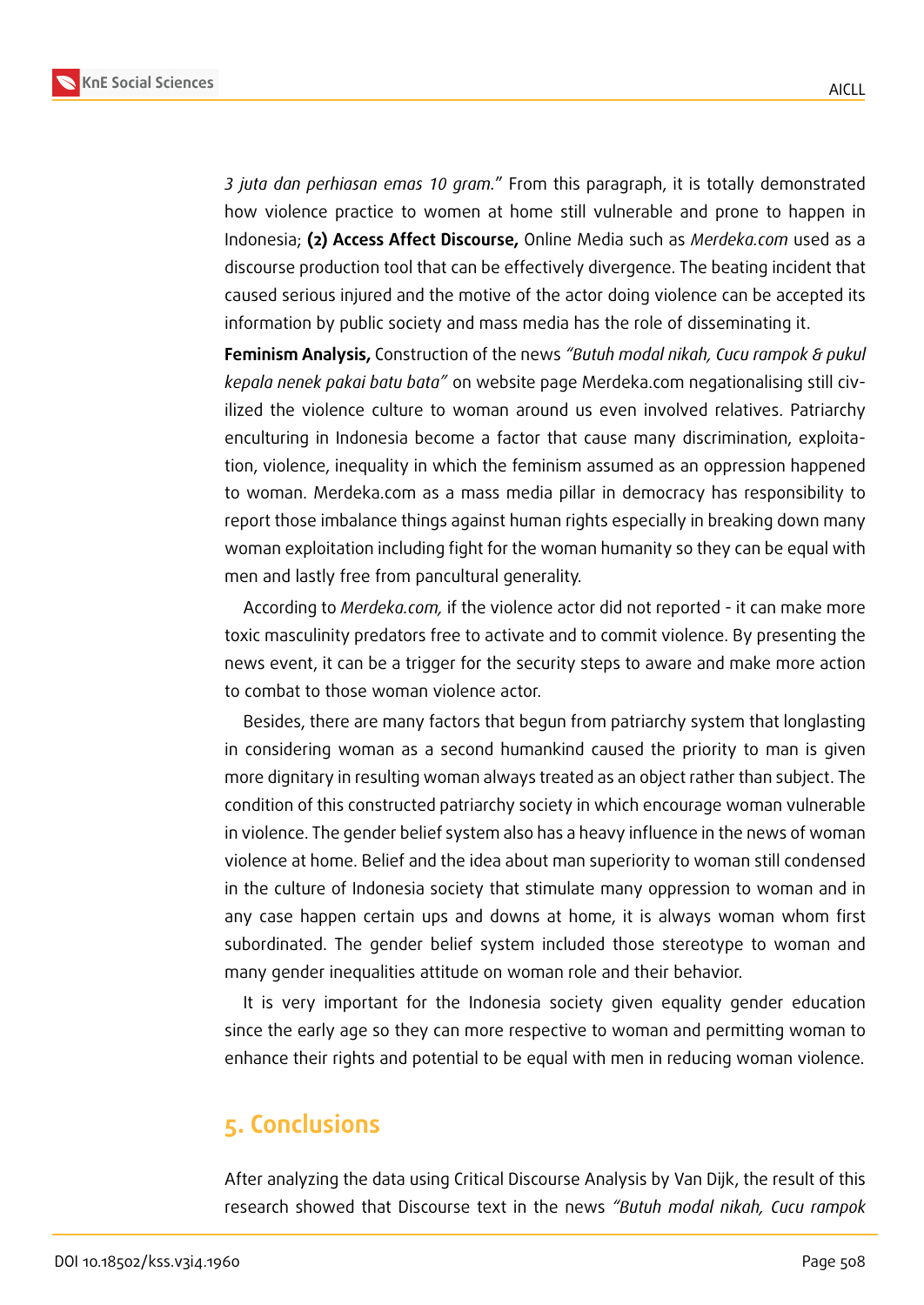*& pukul kepala nenek pakai batu bata"* in *Merdeka.com* explained terms semantic or meaningness that stressed well such as background deskription and detail in overall text. In lexicon pattern, journalist using the word that contain conjunction confirmation at the women violence incidence at home. The Text applied four elements of Critical Discourse model by Van Dijk in which helping text discourse construction.

The Social context dimension in the text represented men superior behavior towards women that always subordinate women at home. *Merdeka.com* in its daily news should be more woman-empowering and anti woman-silence in order to maintain as a media of harmony and sustainability in this digital era.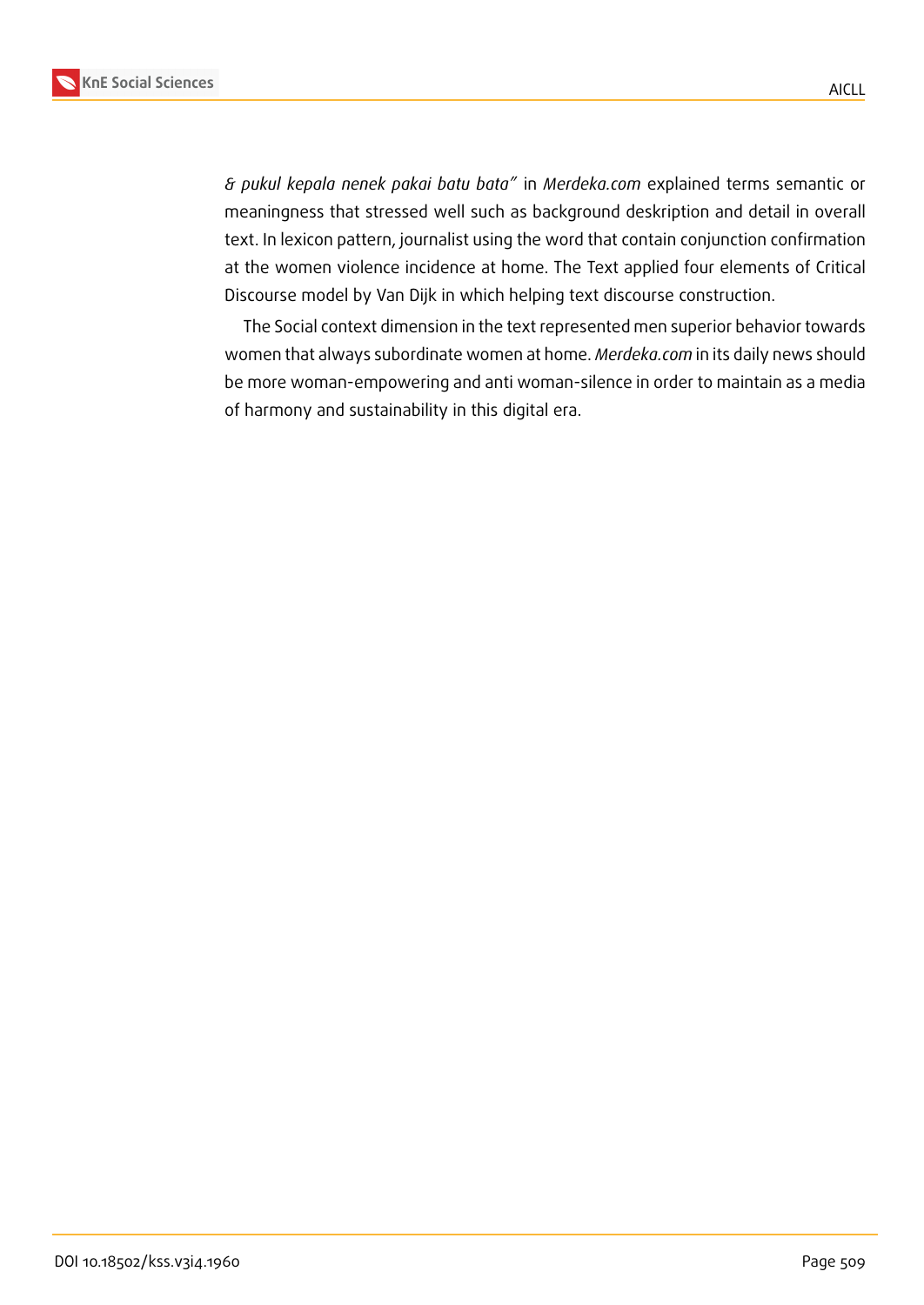

# **Appendix**

 $\frac{1}{2}$   $\frac{1}{2}$   $\frac{1}{2}$   $\frac{1}{2}$   $\frac{1}{2}$   $\frac{1}{2}$   $\frac{1}{2}$   $\frac{1}{2}$   $\frac{1}{2}$   $\frac{1}{2}$   $\frac{1}{2}$   $\frac{1}{2}$   $\frac{1}{2}$   $\frac{1}{2}$   $\frac{1}{2}$   $\frac{1}{2}$   $\frac{1}{2}$   $\frac{1}{2}$   $\frac{1}{2}$   $\frac{1}{2}$   $\frac{1}{2}$   $\frac{1}{2}$  m.merdeka.com/peristiwa 同  $\equiv$ merdeka.com Q

#### Butuh modal nikah, cucu rampok & pukul kepala nenek pakai batu bata



 $\begin{picture}(150,10) \put(0,0){\line(1,0){10}} \put(15,0){\line(1,0){10}} \put(15,0){\line(1,0){10}} \put(15,0){\line(1,0){10}} \put(15,0){\line(1,0){10}} \put(15,0){\line(1,0){10}} \put(15,0){\line(1,0){10}} \put(15,0){\line(1,0){10}} \put(15,0){\line(1,0){10}} \put(15,0){\line(1,0){10}} \put(15,0){\line(1,0){10}} \put(15,0){\line($ 

Kamis (7/12).

gram.

kata dia.



"Kami sudah mendatangi tempatnya bekerja di sebuah laundry, tapi tidak ada. Sekarang kami sedang mencarinya di

Jakarta. Ada salah satu tempat yang

dicurigai sering disinggahi," ujar Kanit

Reskrim Polsek Bekasi Timur, AKP Yusron,

AM kata dia, dipastikan yang menghajar

neneknya dengan batu bata sampai korban

luka robek di kepala dengan panjang 6 cm

dan dalam 2 cm. Pelaku juga menggasak uang Rp 3 juta dan perhiasan emas 10

"Korban masih dirawat di RS Elisabet,

Rawalumbu karena luka yang diderita,"

Hasil penyelidikan sementara, kata dia, diduga pelaku nekat merampok dan

 $\frac{1}{2}$   $\frac{1}{2}$   $\frac{1}{2}$   $\frac{1}{2}$   $\frac{1}{2}$   $\frac{1}{2}$  21:44

#### News Publisher : Merdeka.com



PERISTIWA | 7 Desember 2017 12:47 Reporter : Adi Nugroho

Merdeka.com - Polsek Bekasi Timur, Kota Bekasi masih memburu AM, pemuda 23 tahun yang nekat merampok dan menganiaya neneknya sendiri yang berusia 100 tahun, Sarbinah di Gang Masjid Al Mukmin, Pengasinan, Rawalumbu, Kota Bekasi.



|  | $O$ $I$ $I$ $R$ $S$ $O$ $O$ |  |                                |  |  | $\frac{1}{2}$ $\frac{1}{2}$ $\frac{36}{11}$ $\frac{1}{2}$ 21:44 |  |
|--|-----------------------------|--|--------------------------------|--|--|-----------------------------------------------------------------|--|
|  |                             |  | ★ fm.merdeka.com/peristiw: D 面 |  |  |                                                                 |  |

"Korban masih dirawat di RS Elisabet. Rawalumbu karena luka yang diderita," kata dia.

Hasil penyelidikan sementara, kata dia, diduga pelaku nekat merampok dan mencederai neneknya karena terdesak membutuhkan uang untuk menikahi kekasihnya.

"Itu masih didalami, karena pelaku masih belum tertangkap," katanya.

Menurut dia, tersangka sendiri dikenal sebagai anak yang nakal. Jarang pulang ke rumahnya. Kalau pun pulang, hanya meminta uang lalu pergi lagi.